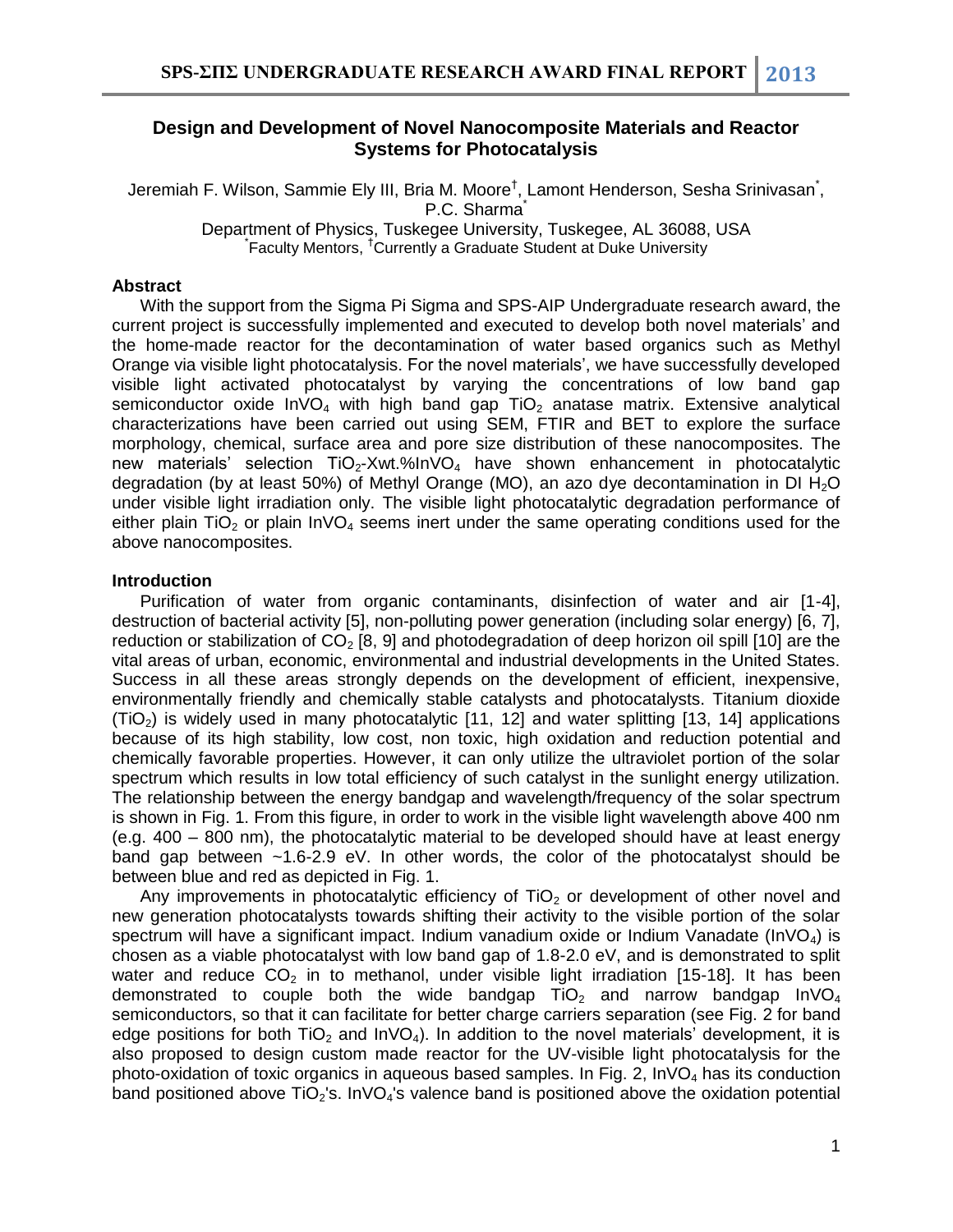for the hydroxide ion, and thus, hydroxyl radicals cannot be formed with  $InVO<sub>4</sub>$ . The purpose of coupling InVO<sub>4</sub> and TiO<sub>2</sub> is to exploit the higher conduction band of InVO<sub>4</sub> as a way to separate charge. If electrons are sequestered in the InVO<sub>4</sub>, they cannot recombine with  $h_{vb}^+$  in TiO<sub>2</sub>. The respective crystal structure of both anatase  $TiO<sub>2</sub>$  and  $InVO<sub>4</sub>$  are given in the insets of Fig. 2.



Wavelength, Frequency, and Energy Spectrum

**Fig. 1:** Solar energy spectrum – relation of wavelength, frequency and band gap



**Fig. 2:** Band edge diagram of TiO<sub>2</sub> (Eg  $\sim$  3.2 eV) and InVO<sub>4</sub> (Eg  $\sim$  2eV)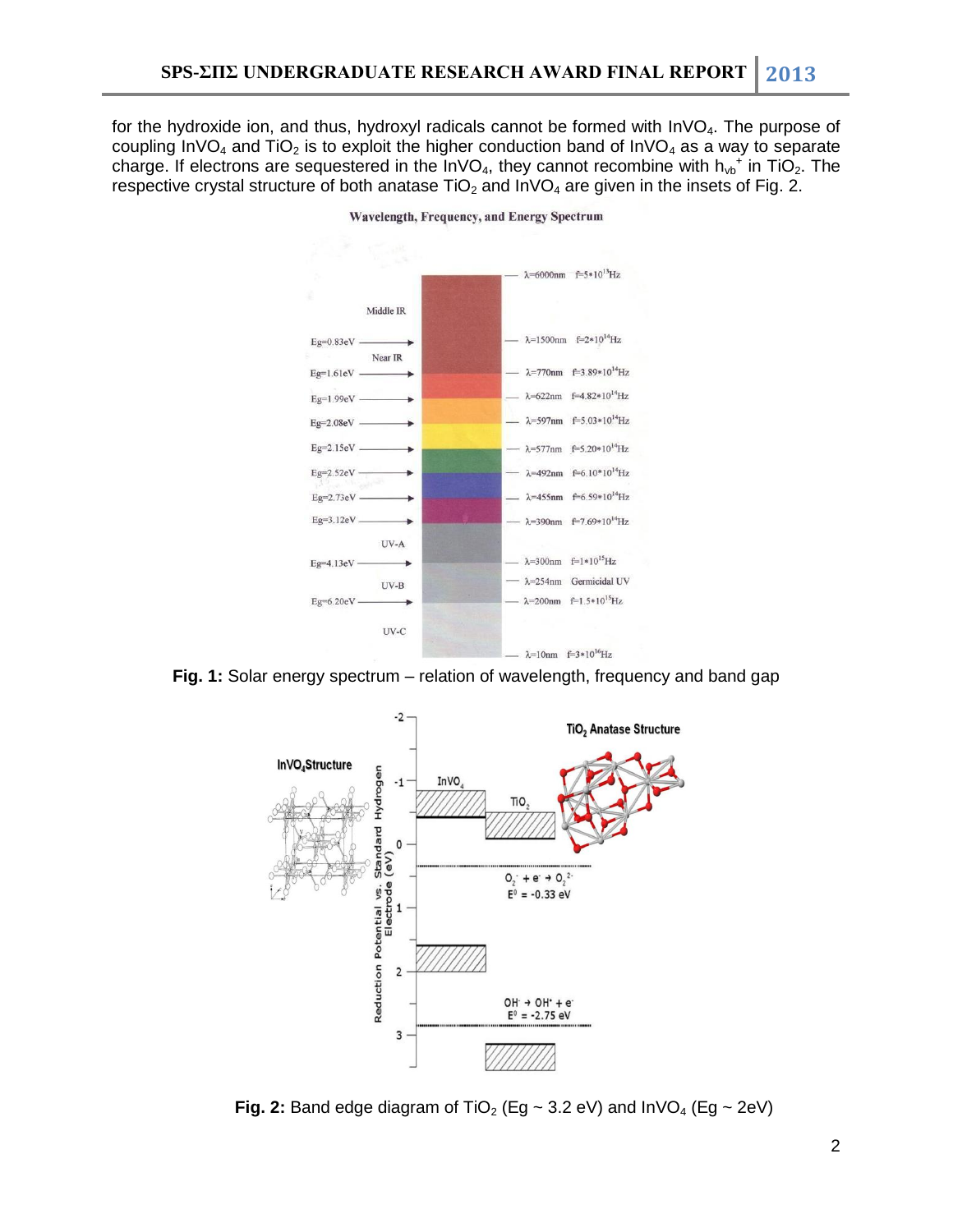### **Experimental Details**

The TiO<sub>2</sub>-Xwt% InVO<sub>4</sub> nanocomposites are synthesized by both wet chemical route and solid state mechanochemical process as discussed below and also depicted in flow chart of Fig. 3.

Chemical Synthesis of  $InvO<sub>4</sub>$ : From literature we learned that it is possible to chemically synthesize InVO<sub>4</sub> from a precursor made by reacting  $In(OH)_3$  and  $V_2O_5$  under heat with a multidentate ligand such as diethyenetriaminepentaacetic acid (DTPA). The first attempt of calcinating the precursor material in a tubular furnace was not successful as it produced charred product. Alternatively, the precursors were treated in a muffle furnace and this leads to produce the desired  $\text{InVO}_4$ . This change produced promising results as far as similar characteristics to the standard  $InVO<sub>4</sub>$ . We have tried a variety of different methods or strategies within the process in order to obtain a higher yield of the product; such as (i) muffle furnace vs. stove top drying of precursor, (ii) slow ramping of temp vs. quickly increasing temp during precursor formation, (iii) increase in initial mass of compounds etc. The above experimental parameters have been tailored for the optimum yield of  $InVO<sub>4</sub>$  in a single step synthesis process.



**Fig. 3:** Flow chart synthesis of  $InvO<sub>4</sub>$  and  $TIO<sub>2</sub>$ -Xwt%  $InvO<sub>4</sub>$ 

Mechano-chemical Synthesis of TiO<sub>2</sub>-Xwt% InVO<sub>4</sub>: Wet mechanochemical milling was employed for the synthesis of nanocomposites of  $TiO<sub>2</sub>$  with different concentrations of InVO<sub>4</sub>. Methyl alcohol (at least 5ml) was used as a medium of wet milling about one hour duration. The chemical concentration of  $InVO<sub>4</sub>$  was varied like, 2, 4, 6, 8 and 10 in terms of weight basis and ad-mixed with  $TiO<sub>2</sub>$ . The other experimental parameters such as ball to power ratio, forward and reverse milling conditions etc. have been optimized for the high yield of the composite nanoparticles. It is visually seen from the ball milled powder, which turns to dark blue (or pale blue) from plain white color of TiO<sub>2</sub> and brown or (pale brown) color of  $\ln VQ_4$ . Thus the obtained nanocomposites are further subjected to metrological and photocatalytic characterizations.

Analytical Characterization of  $TiO<sub>2</sub>$ -Xwt% InVO<sub>4</sub>: The as-synthesized nanocomposites have been subjected to chemical, microstructural and surface area analysis characterizations using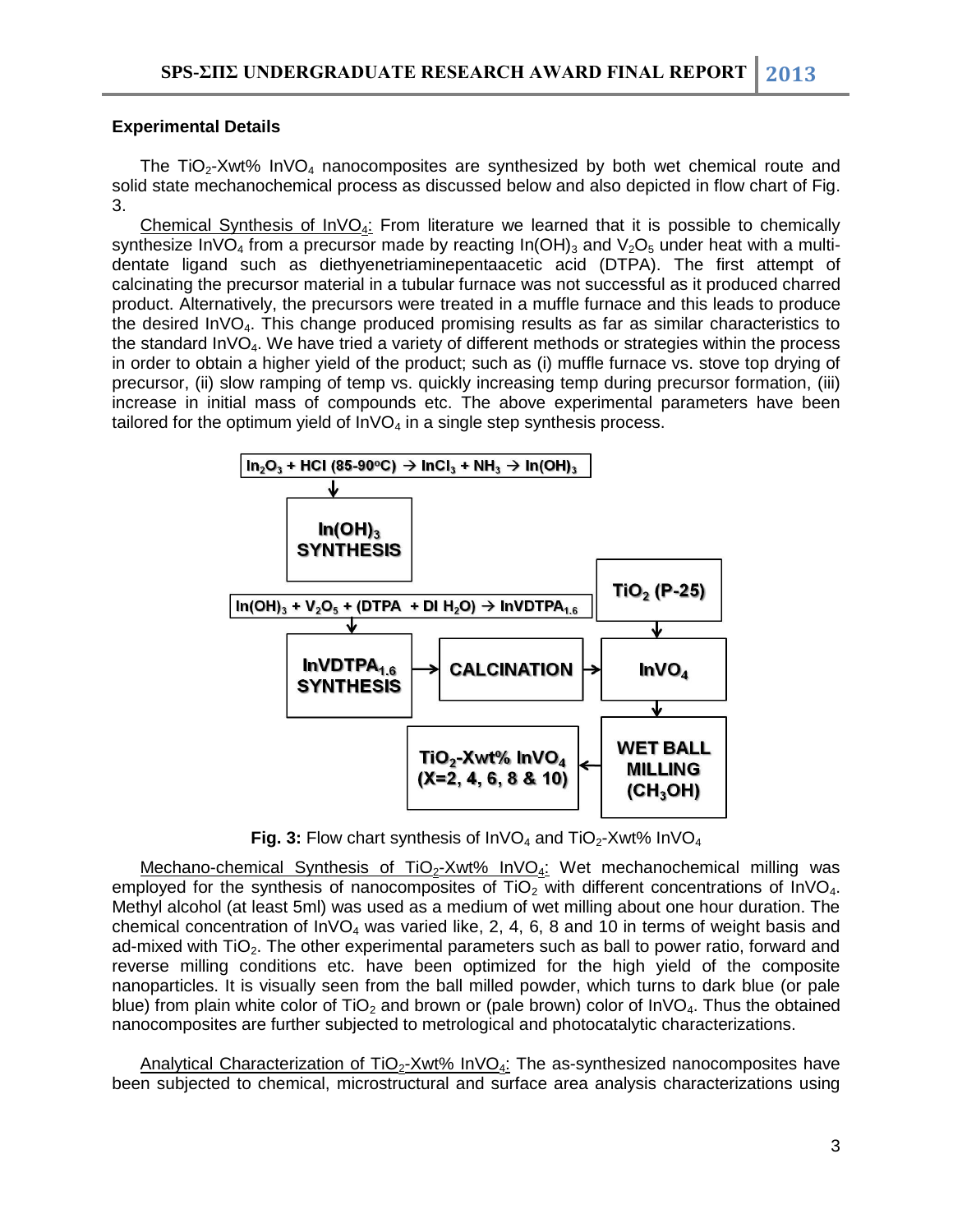FTIR (Shimadzu), Scanning Electron Microscope (Zeiss Instrument) and BET nitrogen physisorption (Quantachrome's Autosorb iQ) tools.

Photo-oxidation of methyl orange (azo dye) using  $TiO<sub>2</sub>-Xwt%$  InVO<sub>4</sub>: The nanocomposite materials are used for testing in our home-made photocatalytic reactor for the degradation of methyl orange (MO) in aqueous water under visible light and UV-visible light conditions (see Fig. 4 below). Various parameters such as air purging, catalyst concentration pollutant (MO) concentration in at least 1000 ml of DI  $H_2O$ , sampling interval, pH variations which degradation of chemical etc. This photocatalytic water oxidation method was adopted to validate the nature and concentration of nanocomposites needed for the optimum performance under only visible light irradiations. Thus obtained results were compared with the photocatalytic characteristics of plain TiO<sub>2</sub> and plain  $InvO<sub>4</sub>$  under same experimental conditions. UV spectrometer (Shimadzu) was used to analyze the absorption concentration of Mo after centrifuging the sampling vials. UVProbe software was used to analyze the obtained data to calculate the rate.



**Fig. 4:** Schematic diagram for the design of photocatalytic batch reactor for the degradation of MO in 1000ml of aqueous water under UV-Visible light.

### **Results and Discussion**

The  $InVO<sub>4</sub>$  samples synthesized by different processes such as using tubular furnace, hot plate and muffle furnace are shown in Fig. 5(a). From this figure, it is very well understood the by using tubular furnace, due to the temperature gradient, the color of the product turned black. However, under appropriate experimental conditions using muffle furnace calcinations yielded the pale brown or brown color sample which were further subjected to analytical characterizations. For the mechanochemical milled nanocomposites of  $TiO<sub>2</sub>-Xwt.$ %InV $O<sub>4</sub>$ , the product material turned to blue color (or pale blue) and these samples neither inherited the white color of  $TiO<sub>2</sub>$  nor the brown color of the  $InVO<sub>4</sub>$  (see Fig. 5(b)).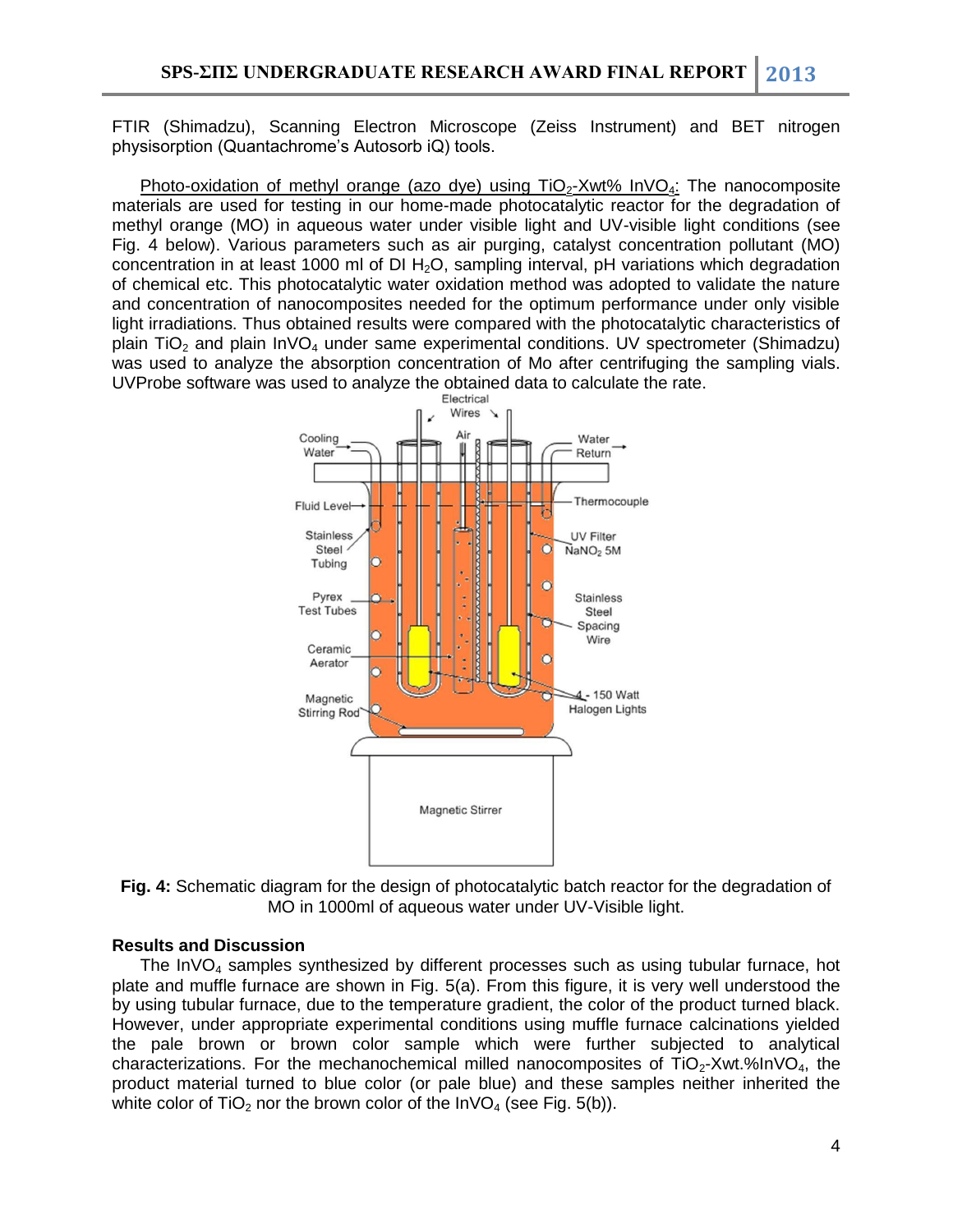

**Fig. 5(a):** InVO<sup>4</sup> synthesized via chemical route using heat treated precursors



**Fig. 5(b):**  $TiO_2$ -X%InVO<sub>4</sub> (X=2, 4, 6, 8, 10) sample synthesized via wet-milling.

**Fourier Transform Infrared spectra** for the plain TiO<sub>2</sub>, plain  $InvO<sub>4</sub>$  and  $TIO<sub>2</sub>$ -Xwt% InVO<sub>4</sub> (X=2, 4, 6, 8, 10) have been recorded using Shimadzu FTIR spectrometer. Table 1 shows the indexing of the bonding stretches and bending modes of C-H, C-N, V-O, V-O-V, V-O-In,  $InVO<sub>4</sub>$ vibrations at respective wavenumber. From the FTIR profiles (not shown a graph here), it is noticed that the composite nanoparticles of  $TiO<sub>2</sub>$  with increasing concentrations of InVO<sub>4</sub> thus enhances the bonding bands at the order of at least 10 cm $^{-1}$ .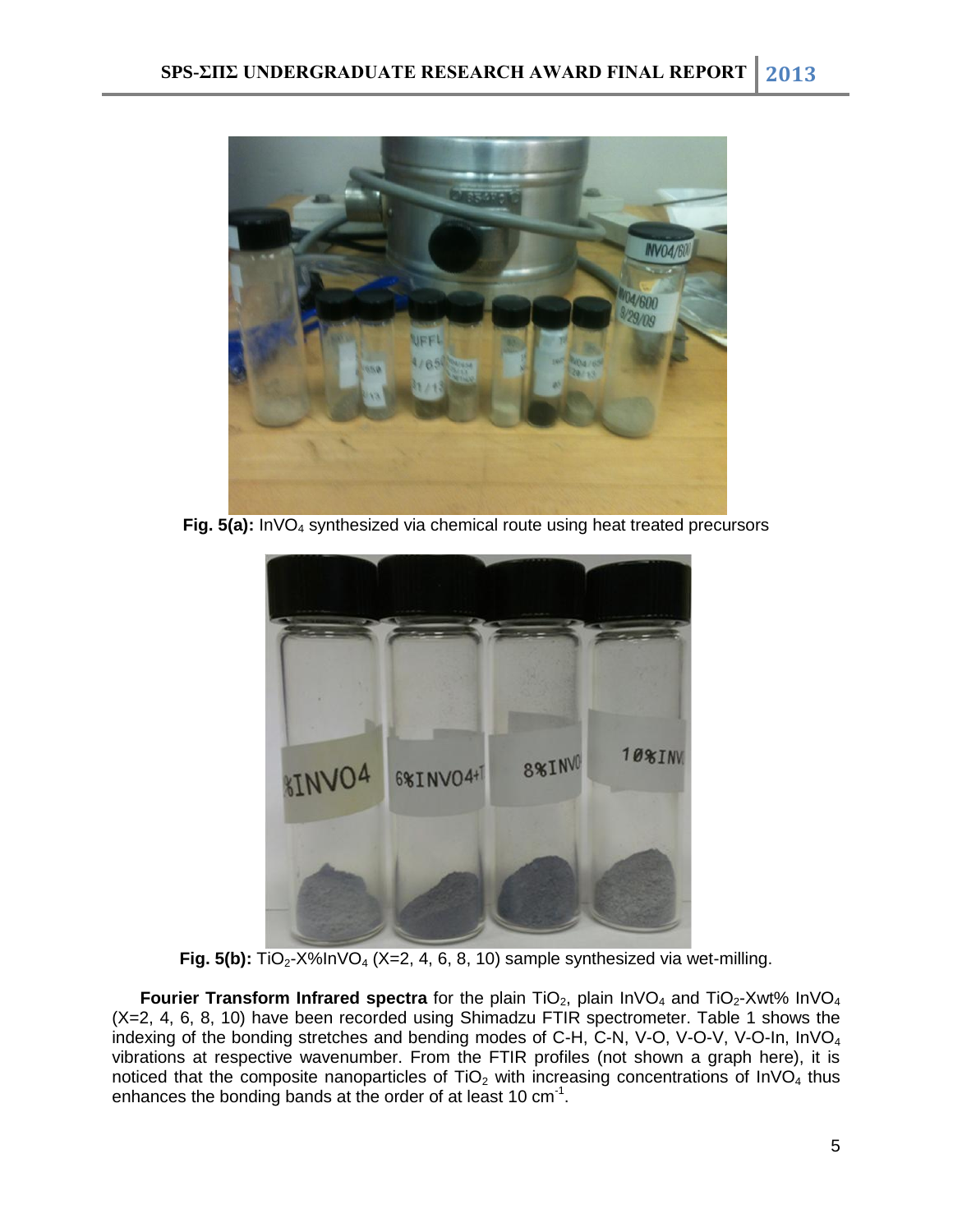| Wavenumber, cm <sup>-1</sup> | <b>Chemical Bonding</b><br>Information |  |
|------------------------------|----------------------------------------|--|
| 448.6                        | $V-O-V$                                |  |
| 767.4; 903.5                 | $V$ -O-In                              |  |
| 943.7                        | $V - O$                                |  |
| 3415.4                       | InVO4                                  |  |
| 2925; 2851                   | <b>C-H Stretches</b>                   |  |
| 1420                         | <b>C-N Stretch</b>                     |  |

**Table 1:** Fourier Transform Infrared Spectra bonding information of TiO<sub>2</sub>-Xwt% InVO<sub>4</sub>

**BET surface area analysis** (nitrogen physisorption at 77K) of the TiO<sub>2</sub>-Xwt% InVO<sub>4</sub> have been carried out under liquid nitrogen temperature using Autosorb iQ equipment and are also compared with the plain  $TiO<sub>2</sub>$  and pristine InVO<sub>4</sub>. Fig. 6 shows the variation of surface area with respect to different samples mentioned above. It is noteworthy to mention  $4\%$ InVO<sub>4</sub> ad-mixed with TiO<sub>2</sub> shows at least 1.5 times more surface area (~92 m<sup>2</sup>/g) than plain TiO<sub>2</sub> (~63 m<sup>2</sup>/g).



**Fig. 6:** BET surface area for the plain and  $\text{InvO}_4$  doped  $\text{TiO}_2$  nanoparticles.

The pore size distribution data such as pore volume and average pore size of the plain and InVO<sub>4</sub> doped TiO<sub>2</sub> are tabulated in Table 2. The average pore size of the nanocomposites is obviously higher than either the plain  $TiO<sub>2</sub>$  or plain  $InVO<sub>4</sub>$ .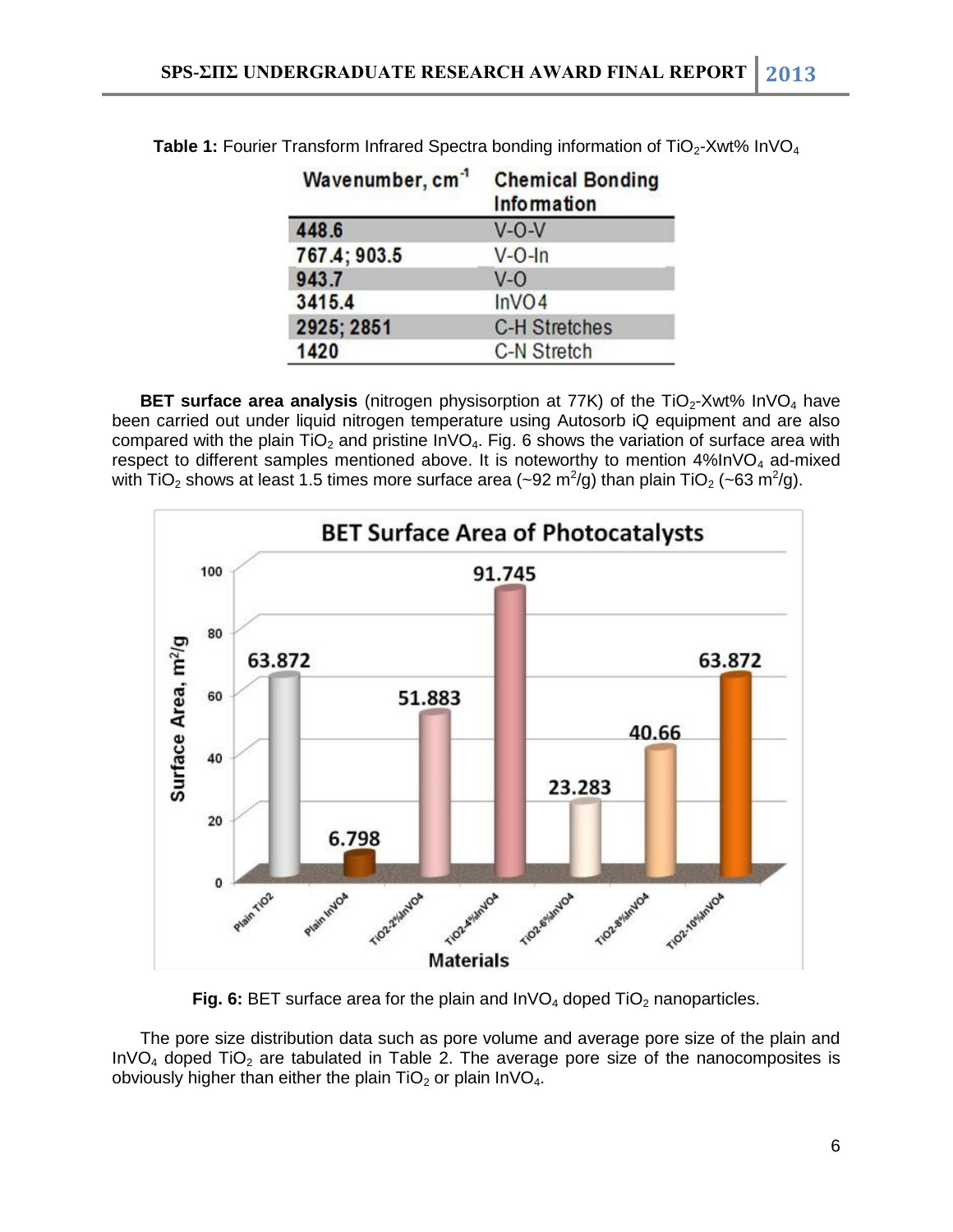| SAMPLE                   | <b>S.AREA</b> | PORE VOL | AVE. PORE |
|--------------------------|---------------|----------|-----------|
|                          | $m^2/g$       | cc/g     | SIZE nm   |
| INVO <sub>4</sub>        | 6.798         | 0.003    | 1.82      |
| $2\%$ InVO <sub>4</sub>  | 51.883        | 0.025    | 1.944     |
| 4%InVO <sub>4</sub>      | 91.745        | 0.044    | 1.922     |
| $6\%$ InVO <sub>4</sub>  | 23.283        | 0.011    | 1.95      |
| 8%InVO <sub>4</sub>      | 40.66         | 0.020    | 1.938     |
| $10\%$ InVO <sub>4</sub> | 47.303        | 0.023    | 1.955     |
| TiO <sub>2</sub>         | 63.872        | 0.030    | 1.881     |

**Table 2: BET** surface area analysis of plain TiO<sub>2</sub>, InVO<sub>4</sub> and TiO<sub>2</sub>-Xwt% InVO<sub>4</sub>

**Scanning electron micrographs** of the plain TiO<sub>2</sub>, plain InVO<sub>4</sub> and TiO<sub>2</sub>-4%InVO<sub>4</sub> have been obtained from Zeiss Instrument. The morphology of plain  $TiO<sub>2</sub>$  shows spongy white color, whereas the InVO<sub>4</sub> shows more porous structure (see Fig. 7(a) and 7(b)). For the TiO<sub>2</sub>/InVO<sub>4</sub> nanocomposite structure, it exhibits heritance of neither  $TiO<sub>2</sub>$  nor  $InVO<sub>4</sub>$  morphology. However it does shows uniform sandwich of the two compounds in molecular level (Fig. 7(c)).

**Photocatalytic water detoxification** and air disinfection under the solar irradiation is considered and recognized to be an environmental sustainable technology. Titanium oxide  $(TiO<sub>2</sub>)$  nanoparticles have demonstrated greater efficiency in degrading water borne chemicals such as phenol, azo-dyes (methyl orange, methylene blue etc.) under UV radiation. This is due to their high band gap of TiO<sub>2</sub> which is approximately 3.2 eV. The presence of UV ( $\lambda$ <400 nm) in the entire solar spectrum is only 4%, and rest of 96% contribution is due to the visible light  $(\lambda=400-800 \text{ nm})$ . InVO<sub>4</sub> was chosen for the coupling, since they possess lower energy gap  $(-2eV)$  with appropriate energy levels with respect to TiO<sub>2</sub>, in order to facilitate longer separation of generated electron and hole carriers for potential mineralization of organic contaminants under visible light. In this project, we have developed coupled semiconductor oxide nanoparticles (TiO<sub>2</sub>-Xwt.%  $InvO<sub>4</sub>$ ) using chemical and mechanochemical routes discussed in the previous section.

The increase in the surface area of the  $TiO_2/InVO_4$  nanocomposite as shown in Fig. 6 above will enhance the photocatalytic behavior since the photo-oxidation of MO is apparently a surface phenomenon. The photocatalytic oxidation experiments have been conducted using the plain TiO<sub>2</sub>, plain InVO<sub>4</sub> and TiO<sub>2</sub>-Xwt% InVO<sub>4</sub> under UV-Visible irradiation of MO/DI H<sub>2</sub>O for different time durations. Plain TiO<sub>2</sub> under UV light demonstrated higher activity of degrading MO in at least 5 hours due to its intrinsic photocatalytic behavior (Fig. 8(a)).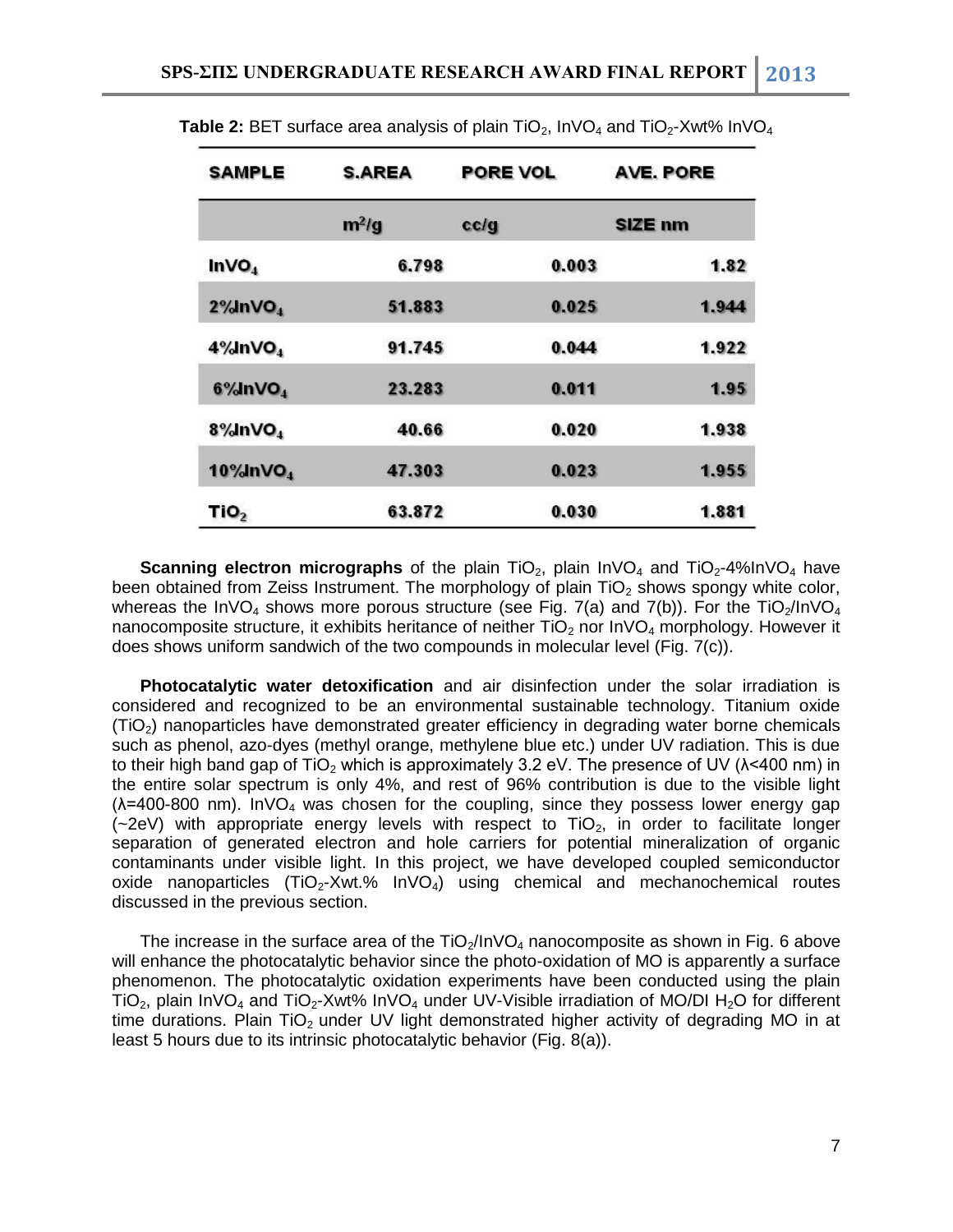

**Fig. 7: SEM microstructures of plain TiO<sub>2</sub>, plain InVO<sub>4</sub> and TiO<sub>2</sub>-Xwt% InVO<sub>4</sub>** 

On the other hand, plain  $InvO<sub>4</sub>$  was inert towards the photo-oxidation reaction and discoloration was noticed over 7 hours of light exposure (Fig. 8(b)). For the TiO<sub>2</sub>-4wt% InVO<sub>4</sub> samples, the degradation of 80% of MO was systematically occurred in 7 hours (Fig. 8(c)), however, the kinetics of this degradation reaction needs to be improved. The degradation of MO concentration (C) with its original concentration  $(C_0)$  was recorded with respect to the total time for the degradation reaction is plotted in Fig. 9. Again this degradation of 80% in 7 hours of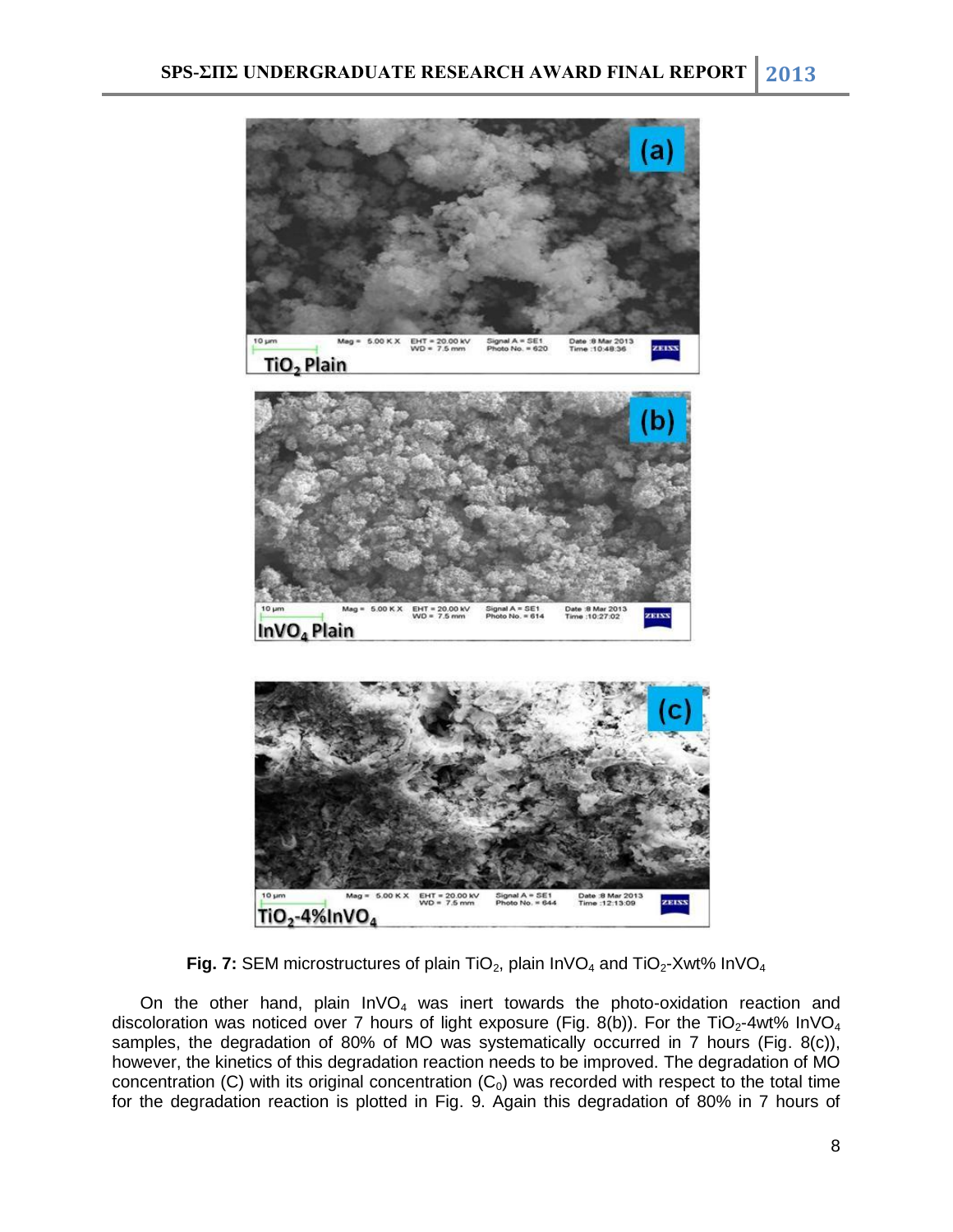duration is due to the UV-Visible light source combination, however the project participants continued their progress to show the effect of degradation only using visible light which is the scope of the further study given below.



**Fig. 8:** Photo-oxidation of 20 ppm of MO in aqueous water using photocatalysts.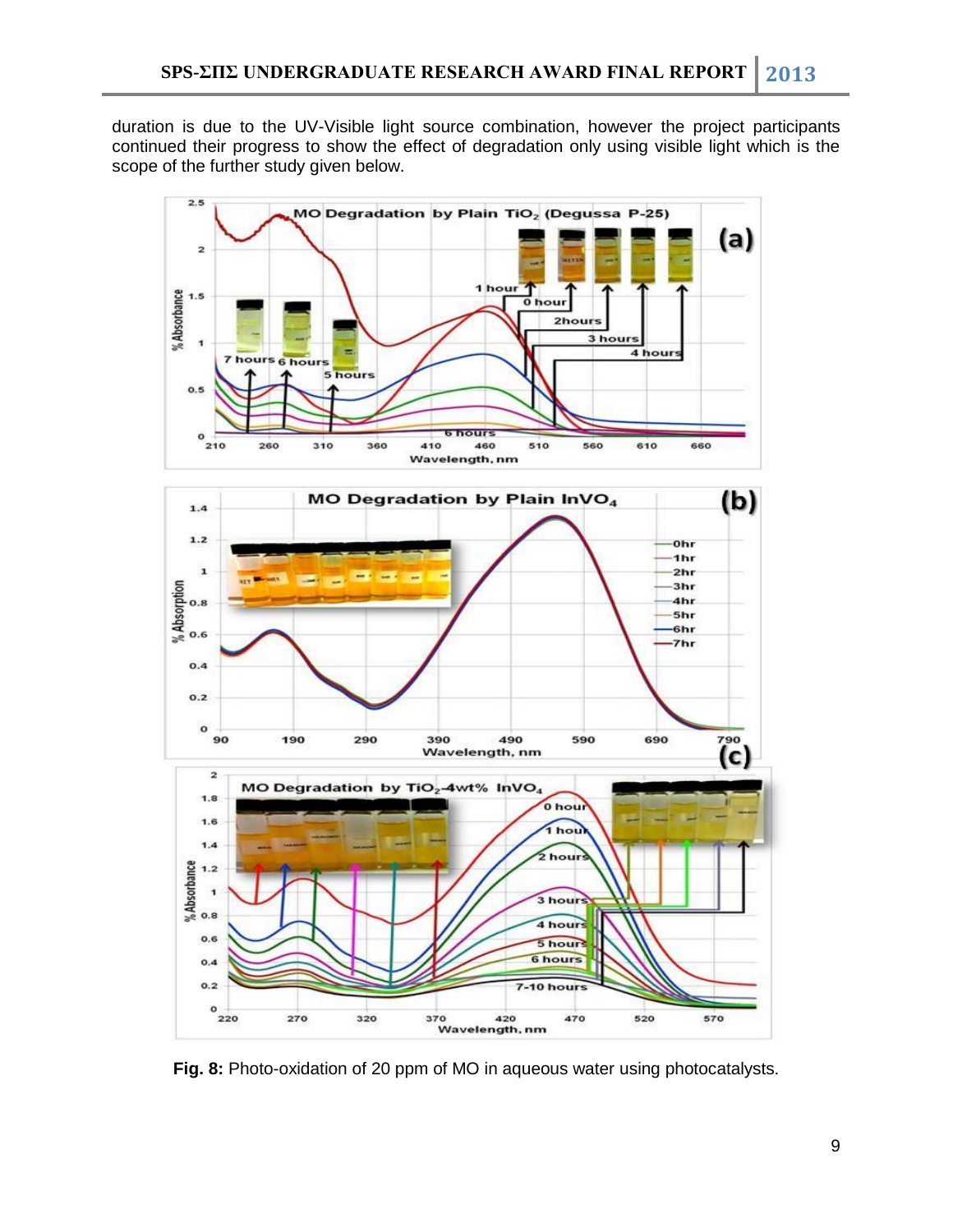

**Fig. 9:** MO concentration degradation of TiO2-4%InVO4 using UV-Visible light.

Fig. 10 below represents the photocatalytic degradation of methyl orange (MO) using both plain TiO<sub>2</sub> and various concentrations of  $InVO<sub>4</sub>$  ad-mixed TiO<sub>2</sub> under visible light only. The UV component of the light source was cut-off by an Edmund Optics UV cut-off filter, so the t wavelength above 400 nm was only allowed to reach the catalyst suspended MO/DI water solution. InVO<sub>4</sub> concentration less than 4% demonstrated higher photo-oxidation to degrade MO at least 50% in 120 minutes. The UV absorption characteristic peak of MO at ~450 nm degrades with different time interval is shown in the inset of Fig. 10. It is unambiguously clear that having the ad-mixture of  $InVO<sub>4</sub>$  in a critical composition is highly effective under visible light while maintaining the catalytic property of  $TiO<sub>2</sub>$ .



**Fig. 10:** Photocatalytic degradation of Methyl Orange in DI H<sub>2</sub>O for plain TiO<sub>2</sub> and TiO<sub>2</sub>-Xwt.%In $VO<sub>4</sub>$  (X=2, 6, 8) under visible light irradiation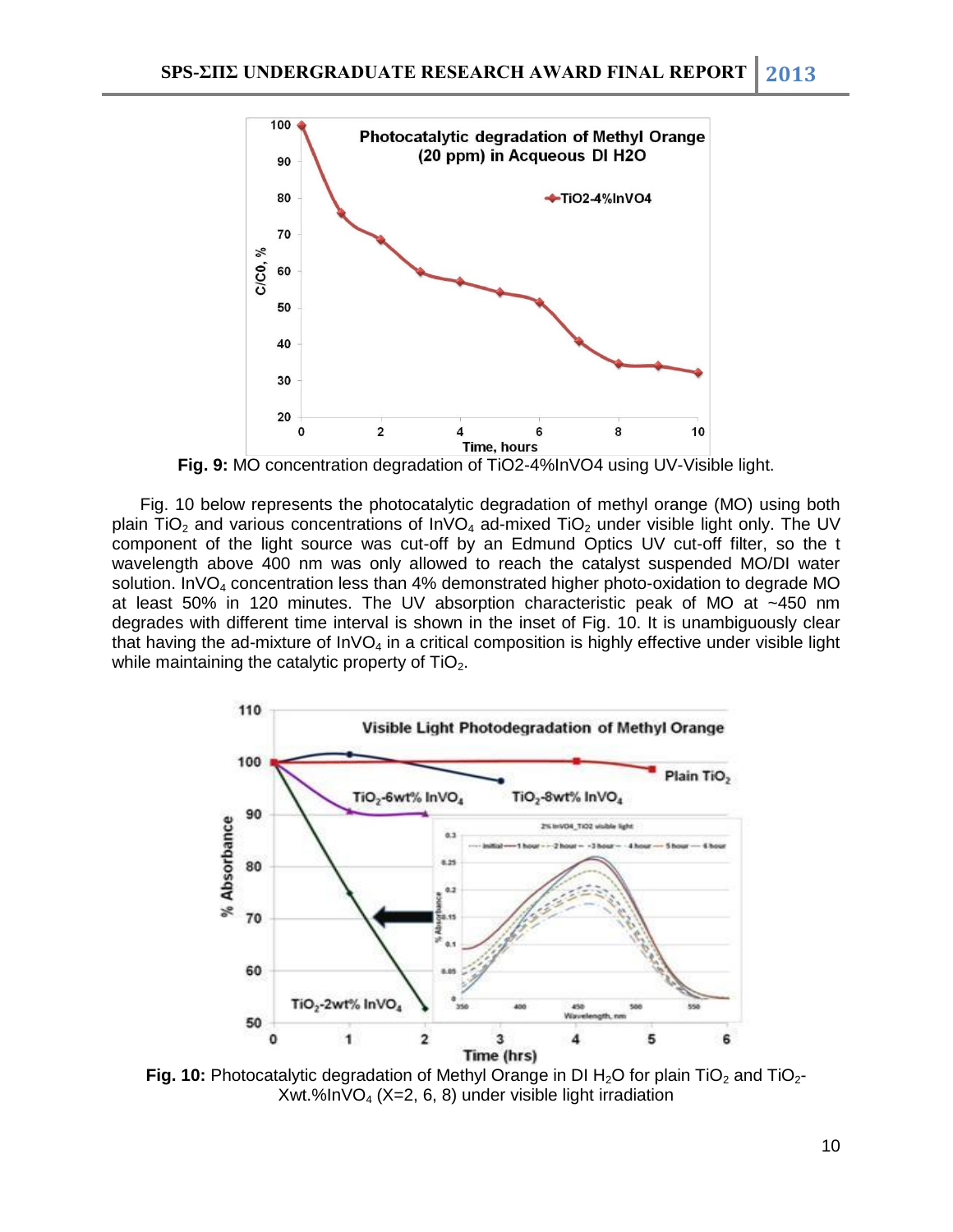# **Conclusion**

In summary, the preliminary results showed that the new catalysts  $TiO<sub>2</sub>-Xwt%$  InVO<sub>4</sub> are promising in water purification applications due to their higher surface area in comparison to either plain  $TiO<sub>2</sub>$  or plain  $InVO<sub>4</sub>$ . Another important aspect of this research study is that this experimental research work has successfully incorporated in our Modern Physics Laboratory course. Students enrolled in this course will routinely trained to work on the state-of-the-art research tools such as FTIR, UV-Vis spectrometers, High Energy Ball Mill, Photocatalytic batch reactors, Autosorb iQ surface area tool and RGA/MS etc.

# **Future Work**

The following statement of works (in bullets) are proposed to improve both materials' and engineering design aspects related to this project to generate hydrocarbon fuel from photocatalytic reduction of  $CO<sub>2</sub>$  and  $H<sub>2</sub>O<sub>1</sub>$ .

- Mechanochemical preparation of nano Ni (0.1-1 mole concentrations) doped  $TiO<sub>2</sub>$ -Xwt.%InVO<sup>4</sup> using high energy planetary ball mill.
- Thermochemical preparation of atomic nitrogen doped  $TiO<sub>2</sub>$ -Xwt.%InVO<sub>4</sub> using ammoniation route using tubular programmable furnace.
- Surface area analysis and other physico-chemical characterizations (FTIR, XRD, SEM, and EDAX) of newly prepared materials (mentioned in above two bullets).
- Photocatalytic degradation testing of the modified photocatalyst under plain UV, plain visible light and combination of UV-Visible light irradiations.
- Photocatalytic fuel reactor design and its optimization to maximize the hydrocarbon or alcohol production using feed mixtures of  $CO<sub>2</sub>$  and  $H<sub>2</sub>O$  vapor.
- Energy efficiency, rate of reaction, and cost effectiveness calculations for the scale-up of lab reactor design to the commercial stand point.

| Item #       | <b>Item Description</b>                                                 | Amount (in US \$) |
|--------------|-------------------------------------------------------------------------|-------------------|
|              | Fume hood annual safety certification by SafetyPlus LLC                 | 280.00            |
| 2            | $\frac{1}{4}$ inch stainless steel caps for PARR reactor – 4 quantities | 70.00             |
| $\mathbf{3}$ | 300 psi gauge + gas hose with check valve assembly                      | 750.00            |
|              | SEM characterization - Auburn University user facility                  | 600.00            |
| 5            | Chemicals + Solvents + Acids + Bases + Surfactants                      | 300.00            |
|              |                                                                         |                   |
|              | Total                                                                   | 2000.00           |

# **Financial Budgetary Expenditures**

### **Acknowledgements**

Financial support from Sigma Pi Sigma, American Institute of Physics (AIP-SPS Undergraduate Research Award) is gratefully acknowledged.